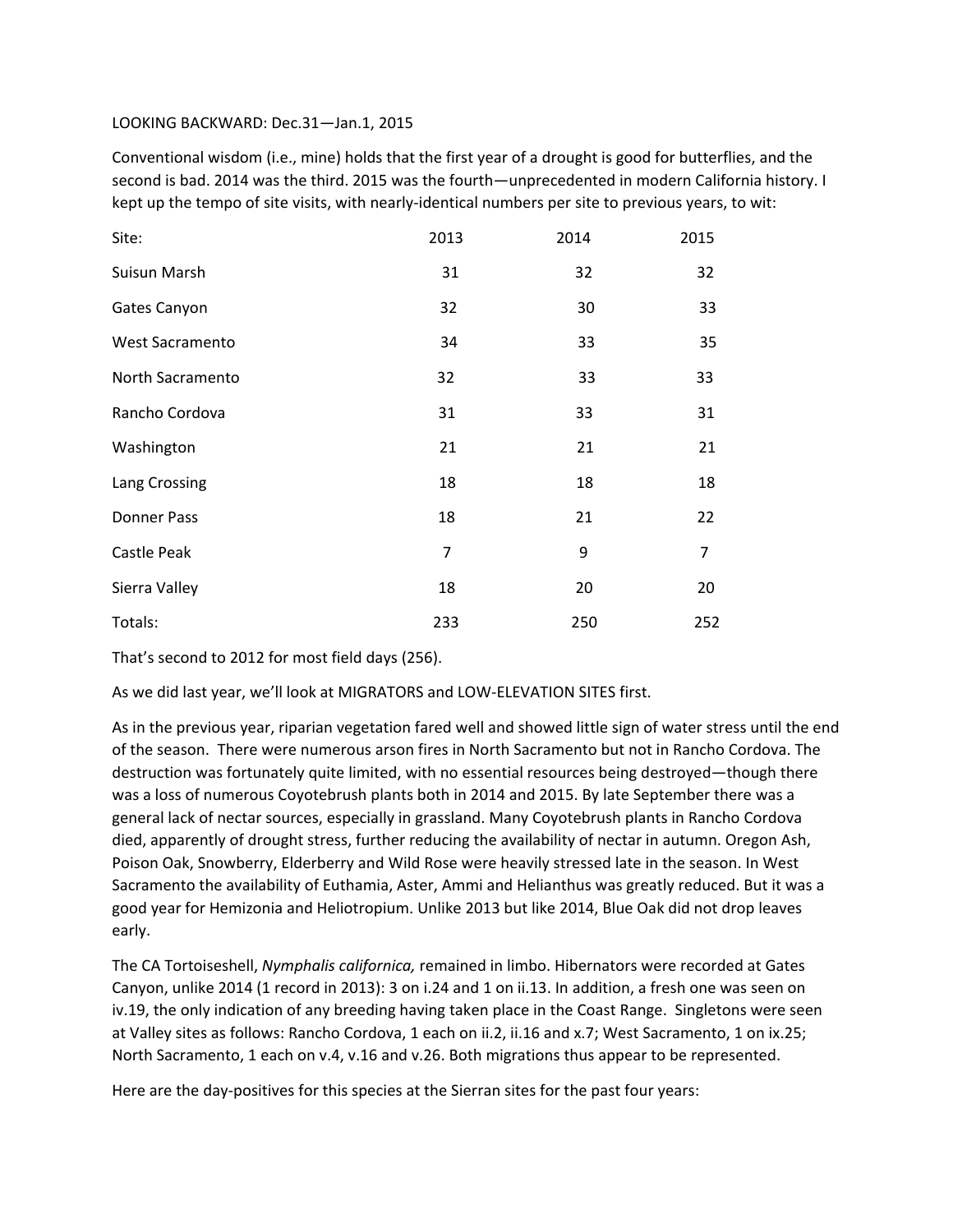| Year | LC            | DP | WA | <b>SV</b> | <b>CP</b>      | Total |
|------|---------------|----|----|-----------|----------------|-------|
| 2012 | 3             | 3  | 4  | 1         | $\overline{4}$ | 15    |
| 2013 | $\mathcal{P}$ | 4  | 9  | 0         | 5              | 20    |
| 2014 | 3             | 3  | 8  | 0         | 5              | 19    |
| 2015 | 4             | 3  | 8  | $\Omega$  | 1              | 16    |

Again, I had no observations or reports of either breeding or mass aggregations, *anywhere.*

The Painted Lady, *Vanessa cardui,* had a much stronger spring migration than last year, which had in turn been much stronger than 2013 – but the fall migration at low elevation was barely noticeable:

| Site          | 2012 <viii.1,>viii.1</viii.1,> | 2013 <viii.1,>viii.1</viii.1,> | 2014 <viii.1,>viii.1</viii.1,> | 2015 <viii.1,>viii.1</viii.1,> |
|---------------|--------------------------------|--------------------------------|--------------------------------|--------------------------------|
| <b>RC</b>     | 37, 10                         | 25,45                          | 106,4                          | 269,1                          |
| GC            | 15, 19                         | 9,35                           | 121,4                          | 236,2                          |
| WS            | 44, 18                         | 27,37                          | 116,7                          | 360,3                          |
| <b>NS</b>     | 55, 22                         | 32,38                          | 140,2                          | 431,3                          |
| <b>SM</b>     | 35, 42                         | 20,77                          | 159,16                         | 388, 12                        |
| <b>Totals</b> | 186,111                        | 113,232                        | 642,33                         | 1664,21                        |

Draw your own conclusions!

The Monarch, *Danaus plexippus,* had its best year in a decade, breeding throughout the Valley all season long, and reversing a decline lasting decades!

| Site      | 2012           | 2013           | 2014 | 2015 |
|-----------|----------------|----------------|------|------|
| <b>RC</b> | $\overline{2}$ | $\overline{2}$ | 4    | 6    |
| GC        | 13             | 5              | 5    | 25   |
| WS        | 5              | 8              | 11   | 24   |
| <b>NS</b> | 8              | 8              | 4    | 23   |
| SM        | 10             | 17             | 18   | 86   |
| Totals    | 38             | 40             | 42   | 164  |

There was breeding at SV on *Asclepias speciosa* but none seen at WA or LC on *A. cordifolia.* The colony of the latter at LC was reduced to only two stems after last year's devastating disease, however.

The Buckeye, *Junonia coenia,* had perhaps its best year on record, peaking early as in 2012 but becoming fairly scarce late in the season. It was present essentially all season long in the Sierra, including Castle Peak, where it was already present vi.25.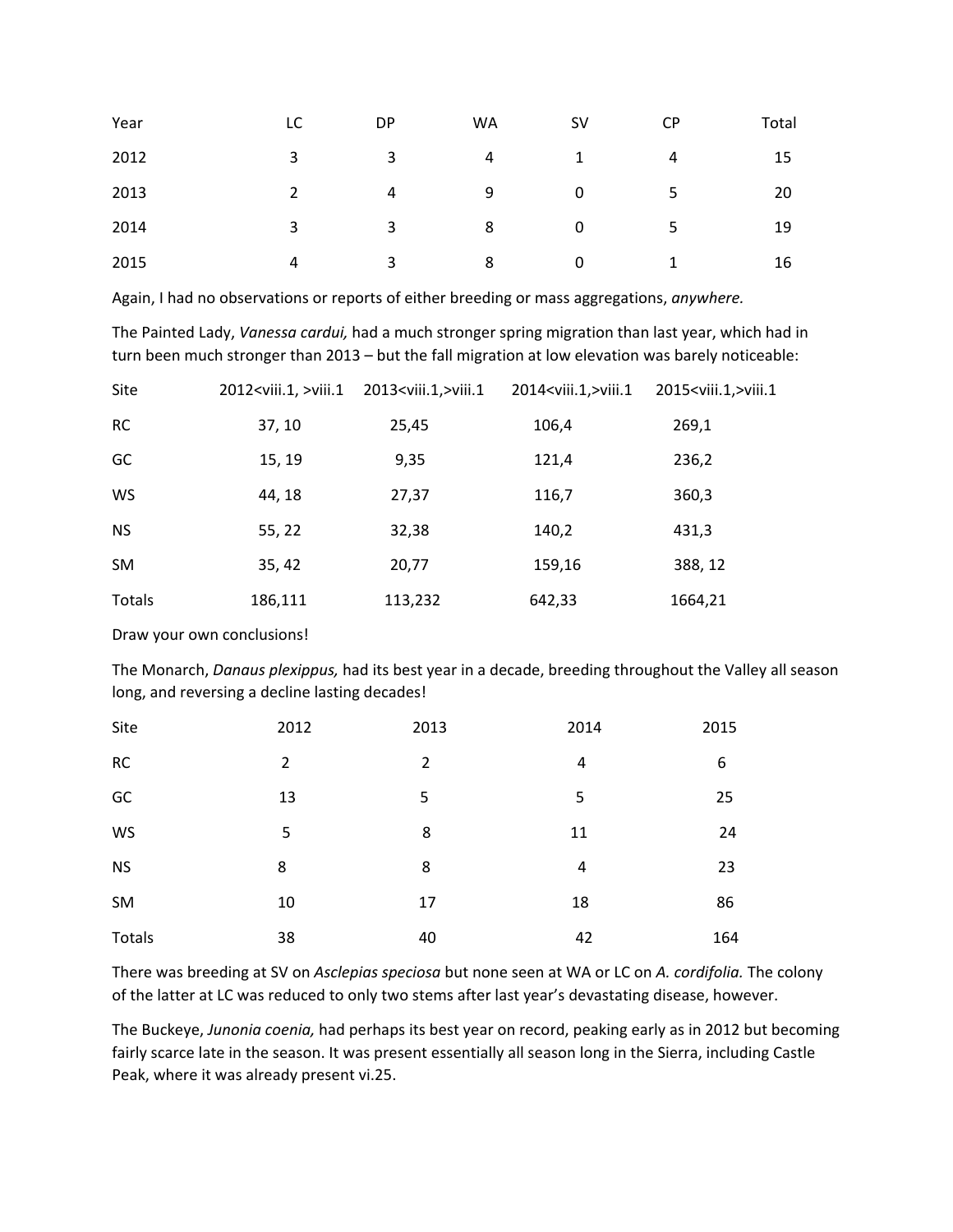| Site      | 2012 | 2013 | 2014 | 2015 |
|-----------|------|------|------|------|
| <b>RC</b> | 93   | 143  | 173  | 350  |
| GC        | 69   | 63   | 196  | 269  |
| WS        | 74   | 188  | 247  | 634  |
| <b>NS</b> | 153  | 395  | 483  | 1274 |
| <b>SM</b> | 101  | 95   | 132  | 391  |
| Totals    | 490  | 884  | 1231 | 3818 |

The Fiery Skipper, *Hylephila phyleus,* as the preferred prey (larvae) of the introduced European Paper Wasp, *Polistes dominula,* was expected to decline but if so, did so only marginally and locally:

| Site      | 2012 | 2013 | 2014 | 2015 |
|-----------|------|------|------|------|
| <b>RC</b> | 202  | 273  | 196  | 171  |
| GC        | 26   | 34   | 22   | 69   |
| WS        | 325  | 229  | 185  | 328  |
| <b>NS</b> | 351  | 444  | 325  | 454  |
| <b>SM</b> | 400  | 392  | 628  | 534  |
| Totals    | 1304 | 1472 | 1356 | 1556 |

Now for the species of special concern, the flying dead!

It was overall a poor year for *Satyrium* at all elevations. For low elevations:

| S. sylvinus WS 2012:0 2013:7 2014:0                |                             | 2015:4  |
|----------------------------------------------------|-----------------------------|---------|
|                                                    | NS 2012: 20 2013:22 2014:44 | 2015:10 |
|                                                    | GC 2012: 8 2013: 5 2014: 4  | 2015:10 |
| S. californica GC 2012: 13 2013:16 2014:40 2015:61 |                             |         |

RC 2012:2 2013: 6 2014: 4 2015: 4

*S. tetra* GC 2012: 2 2013: 1 2014:0 2015: 3

*S. auretorum* GC 2012: 3 2013:9 2014: 17 2015: 7

*S. saepium* GC 2012: 3 2013:3 2014:2 2015:3

*S. saepium* was very rare in the Sierra, it was not recorded at Lang for the first time ever, and only three times at Donner (1 on viii.22, 2 on ix.11), but one was recorded at Castle Peak on viii.16, which is a rare event. *S. fuliginosum* was recorded once at Donner (vii.25) and not at all at Sierra Valley; numbers at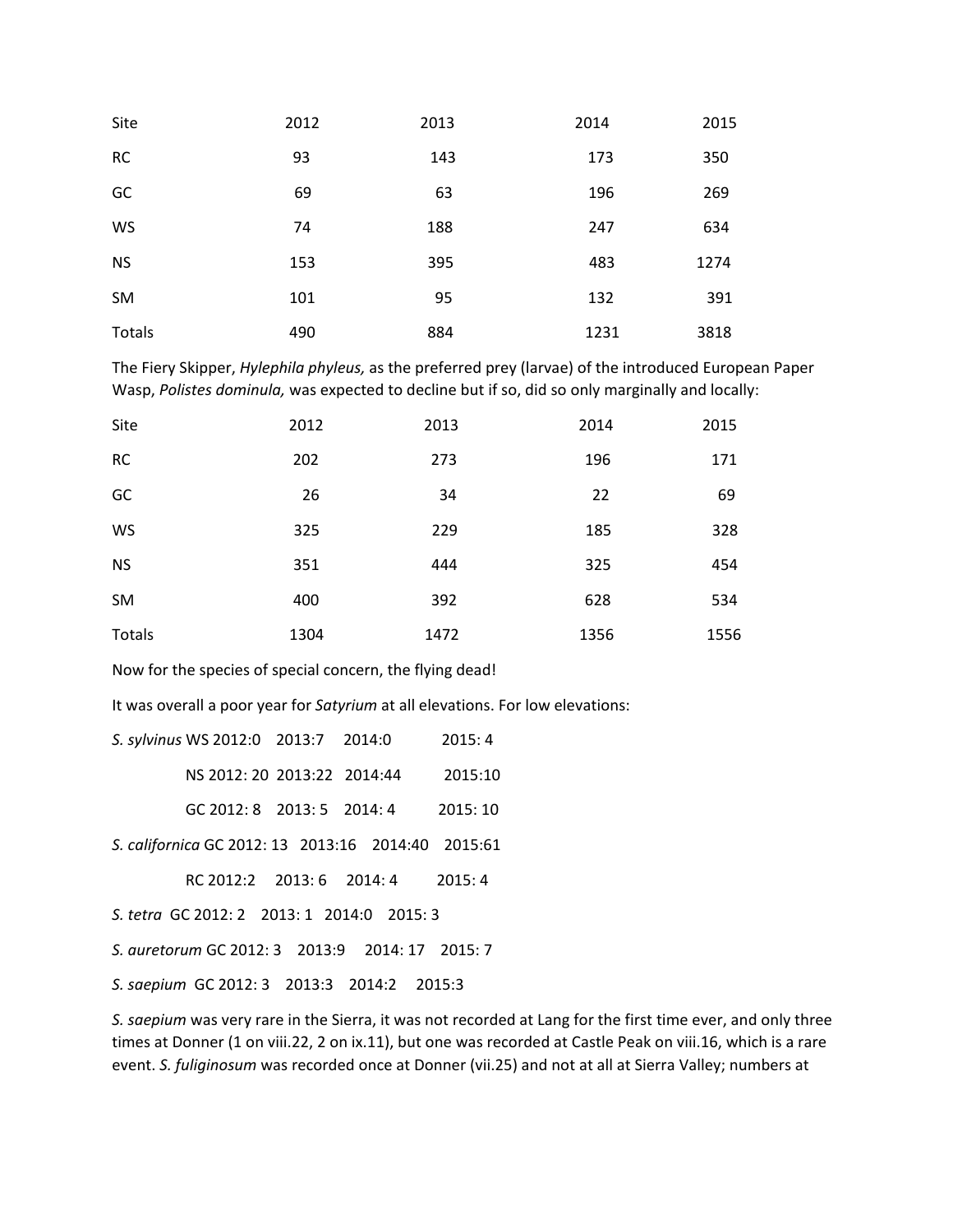Castle Peak were very low (vii.14-28 only). At Donner, *S. sylvinus* was recorded only twice (vii.12, vii.25, one individual each) and *S. californica* not at all!

Great Copper, *Lycaena xanthoides* :

|  | NS 2012: 5 2013: 12 2014:31 2015:22 |  |
|--|-------------------------------------|--|
|  | WS 2012: 2 2013: 1 2014: 1 2015: 0  |  |
|  | SM 2012: 4 2013: 4 2014: 1 2015: 2  |  |

There were 4 records of the Yuma Skipper, *Ochlodes yuma,* at Suisun, down from 7 in 2014.

The Silvery Blue, *Glaucopsyche lygdamus,* remained low in North Sacramento but exploded in the burned-over part of Rancho Cordova:

NS 2012:0 2013: 12 2014:3 2015:8

RC 2012: 15 2013: 4 2014:6 2015: 125

*Pyrgus scriptura* seems extinct as a breeding resident at NS, though there must be a larger metapopulation as rare strays continue to turn up. WS seems healthy, though the autumn brood was very scarce (usually it's the commonest):

NS 2012:0 2013:1 2014:0 2015:1

WS 2012: 38 2013: 29 2014: 35 2015:55 (only 10 >ix.1)

SM 2012: 2 2013:3 2014:8 2015: 13

And *Pholisora catullus* was very happy in WS but is close to extinction at NS:

WS 2012: 37 2013: 23 2014:17 2015:71

NS 2012:4 2013:5 2014:0 2015: 1

And some others of interest…

*Erynnis tristis* had its biggest year on record!

RC 2012: 10 2013: 24 2014:25 2015: 32

SM 2012: 1 2013:9 2014: 20 2015: 50

WS 2012: 9 2013: 42 2014: 31 2015: 76

NS 2012: 59 2013: 42 2014: 31 2015: 88

GC 2012: 27 2013: 31 2014:12 2015:66

Totals 106 148 119 312

Both *Ochlodes sylvanoides* and *Poanes melane,* after a huge year in 2012, have been unsteady:

*O. sylvanoides:* 2012 2013 2014 2015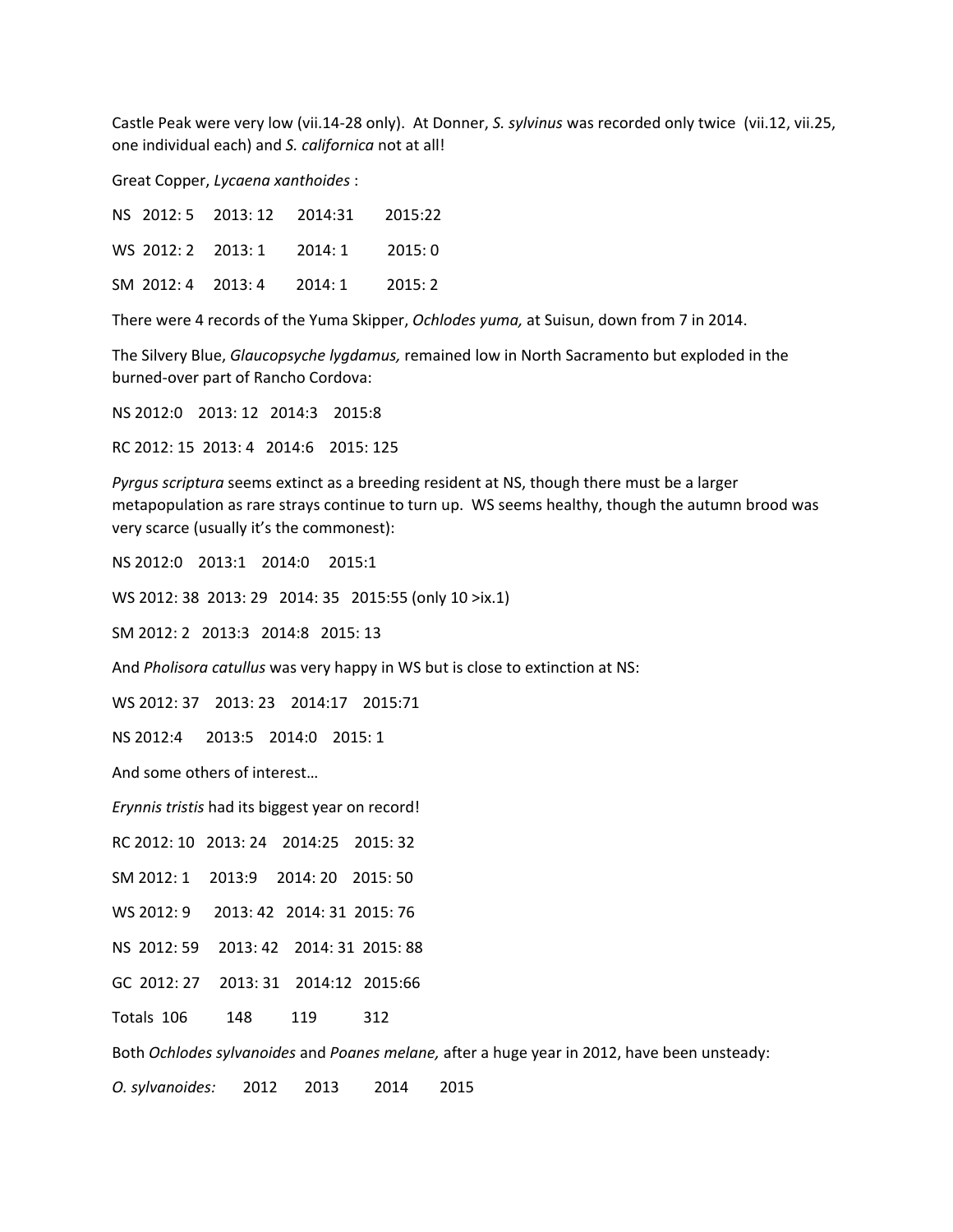| GC         | 161            | 229 | 81           | 99  |
|------------|----------------|-----|--------------|-----|
| WS         | 18             | 13  | 4            | 1   |
| <b>NS</b>  | 59             | 69  | 20           | 20  |
| RC         | 89             | 83  | 191          | 116 |
| SM         | 40             | 11  | 50           | 30  |
| Totals     | 367            | 405 | 346          | 266 |
| P. melane: |                |     |              |     |
| GC         | 85             | 79  | 47           | 54  |
| WS         | 20             | 7   | $\mathbf{1}$ | 3   |
| <b>NS</b>  | 20             | 29  | 16           | 13  |
| RC         | $\overline{2}$ | 4   | 4            | 5   |
| SM         | 3              | 6   | $\mathbf 1$  | 5   |
| Totals     | 130            | 125 | 69           | 80  |

Lorquin's Admiral, *Limenitis lorquini,* continued its strong showing:

| RC 2012:8     | 2013:34 | 2014:14 | 2015:29 |
|---------------|---------|---------|---------|
| GC 2012:38    | 2013:67 | 2014:38 | 2015:47 |
| WS 2012:37    | 2013:61 | 2014:21 | 2015:31 |
| NS 2012:6     | 2013:11 | 2014:29 | 2015:26 |
| Totals<br>90. | 173     | 102     | 133     |

The Variable Checkerspot, *Euphydryas chalcedona,* had returned to Gates Canyon in 2014 after an apparent local extinction: 7 were seen. In 2015, 14 were seen.

The Mourning Cloak, *Nymphalis antiopa,* is sharply down after riding high for a few years:

| RC 2012: 22 |    | 2013:4  | 2014:12 | 2015:6  |
|-------------|----|---------|---------|---------|
| SM 2012:2   |    | 2013:1  | 2014:1  | 2015:0  |
| WS 2012: 5  |    | 2013:13 | 2014:12 | 2015:2  |
| NS 2012: 15 |    | 2013:10 | 2014:3  | 2015:4  |
| GC 2012:49  |    | 2013:40 | 2014:27 | 2015:20 |
| Totals      | 93 | 68      | 55      | 32      |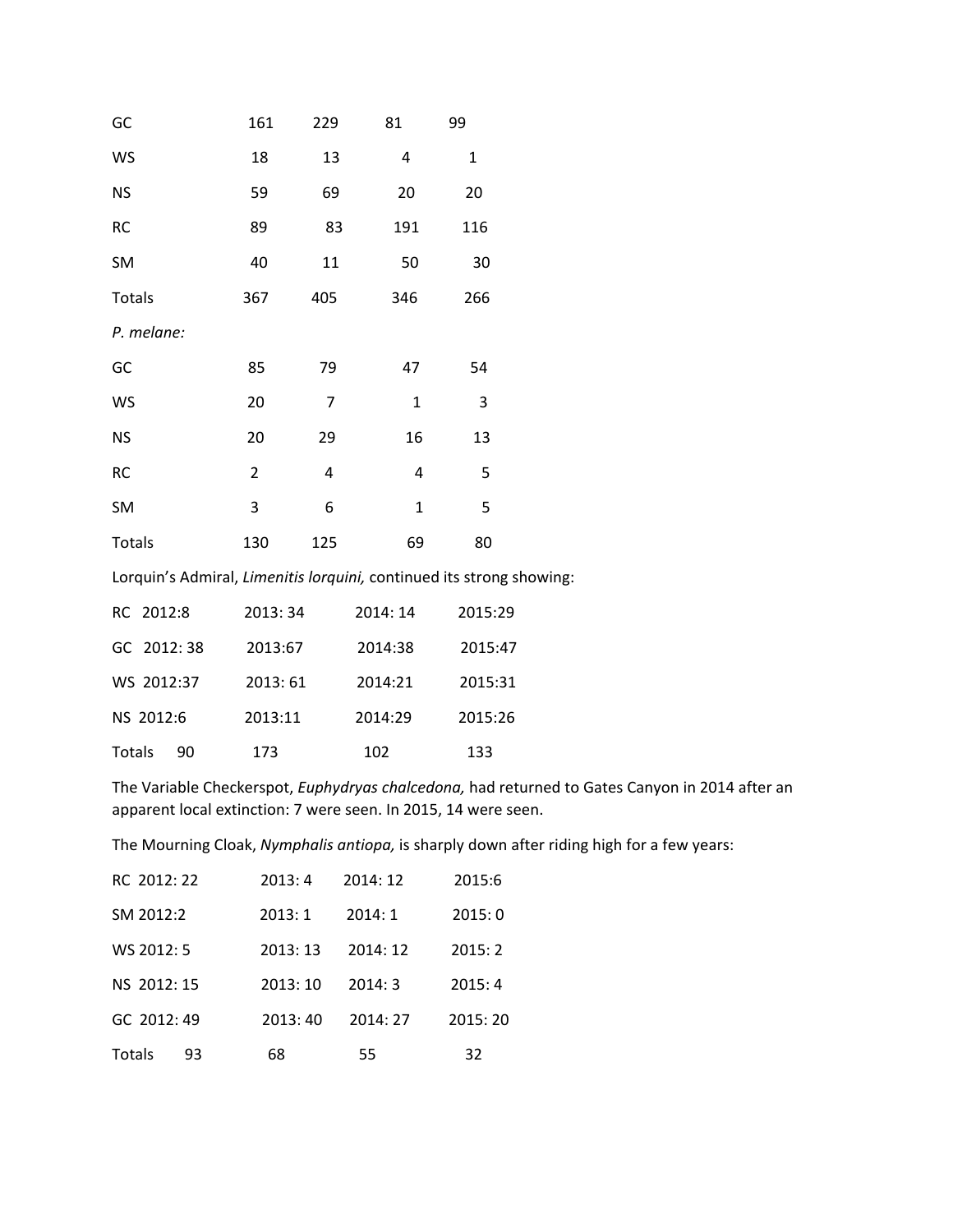The Pygmy Blue, *Brephidium exile,* arrived late again and was scarce. But at Suisun, its metropolis, it peaked on x.13 (3722 animals) as compared to 2012 (ix.30, 2723), 2013 (x.14, 1713), and 2014 (also x.13, 1473).

The Western Tiger Swallowtail, *Papilio rutulus,* continues to hold its own since recolonizing widely:

SM 2012:12 2013: 21 2014:22 2015: 19 GC 2012: 40 2013: 90 2014: 47 2015: 94 WS 2012: 44 2013: 63 2014: 27 2015: 47 NS 2012: 28 2013: 25 2014: 31 2015: 38 RC 2012: 42 2013: 57 2014: 46 2015: 40 Totals 166 256 173 238 The Pale Swallowtail, *P. eurymedon,* has bounced back from last year's low at GC: 2012: 70 2013:53 2014:8 2015: 32 And the Anise Swallowtail, *P. zelicaon,* continues its volatility: RC 2012: 5 2013: 4 2014: 2 2015: 2 SM 2012: 58 2013: 13 2014: 27 2015: 16 WS 2012: 3 2013: 4 2014: 1 2015: 3 NS 2012: 20 2013: 31 2014: 18 2015: 36 GC 2012: 8 2013:3 2014:1 2015: 2 Totals 94 55 49 59 The Gulf Fritillary, *Agraulis vanillae,* now occupies the entire area and continues to increase in abundance: RC 2012: 5 2013: 18 2014: 38 2015: 12

|              |  | WS 2012: 0 2013:4 2014:12 2015: 18     |     |
|--------------|--|----------------------------------------|-----|
|              |  | NS 2012: 11 2013: 16 2014: 31 2015: 38 |     |
|              |  | SM 2012: 0 2013: 12 2014:18 2015: 47   |     |
| Totals 16 50 |  | 99.                                    | 115 |

It survived low temperatures into the low 20s last winter at several locations. It is now breeding as far north as the Redding area!

Some general observations…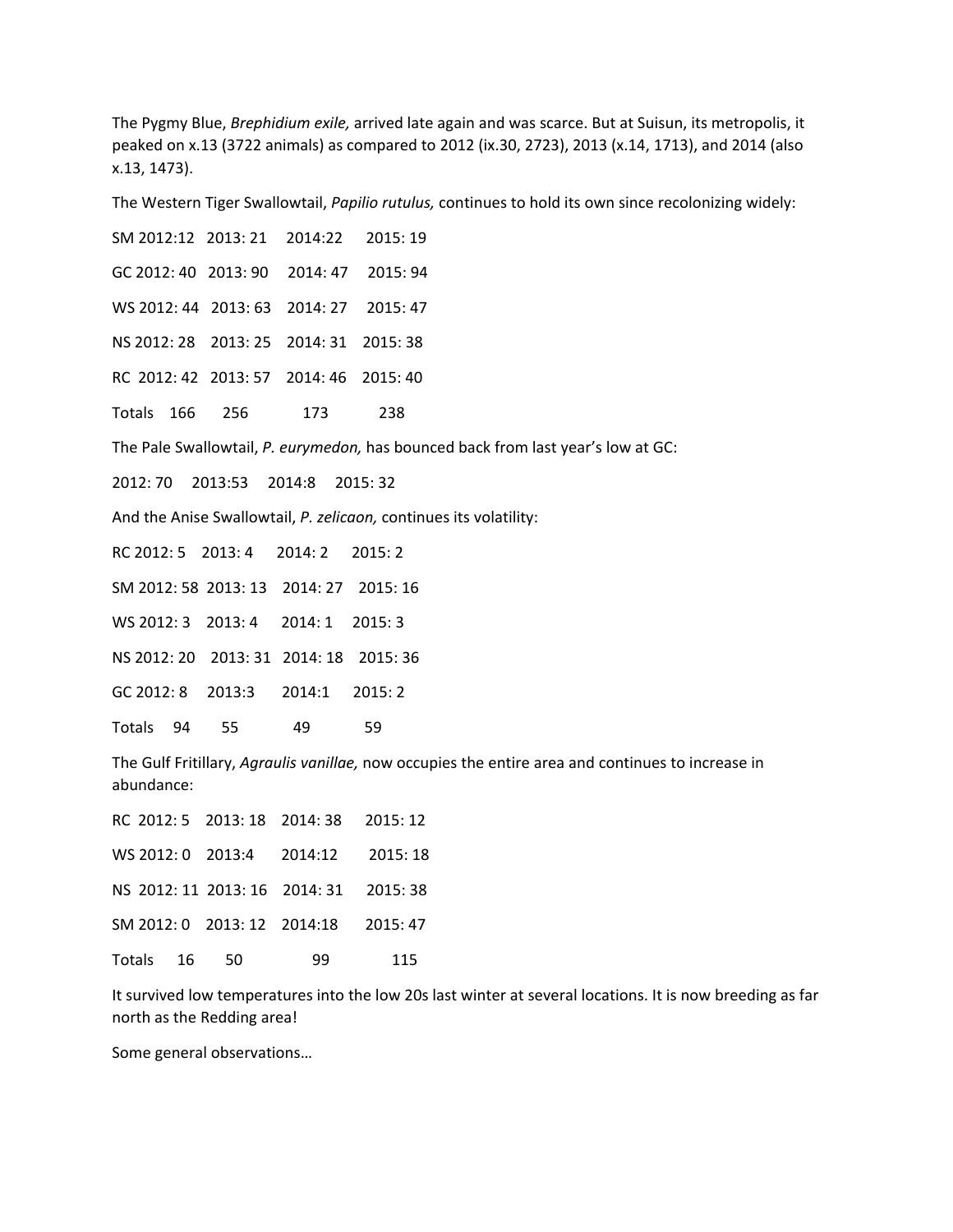Since 2012 – i.e., during the drought – the seasonal pattern of species richness at my Valley sites has resembled the 1970s in having nearly constant species numbers all summer (there was more of a midsummer dip in 2013). As I remarked last year, if one discounts the regionally-extinct things, these years are remarkably like the 70s. The maximum numbers of species recorded at my low-elevation sites were: GC, 30 (v.1; 1 more than last year); SM, 20 (ix.18 and x.3; 1 more than 2014); WS, 26 (ix.25; 5 more!); NS, 27 (v.26; 5 more!); and RC 17 (iii.25, x.7 and x.16; 1 less). The WS and NS highs were unprecedented in recent history and were in record territory. Most of these peak dates were also close to last year's—SM (ix.29), WS (ix.30); NS (vi.11), RC (x.11) and GC (v.13), which were also similar to 2013. In short, these are real reconstituted patterns corresponding to the drought years.

Willow Slough (vii.4) had 20 species and 1624 individuals; in 2015 it had 19 and only 317, in 2013 22 and 918. The number of species had been in a long nearly monotonic decline before the drought—then it jumped up to its 1970s-early 80s range again! The very low numbers of bugs the last two years were largely due to poor performance by *Pieris rapae,* which in turn was seemingly driven by pathogeninduced decline of the principal host plant, *Lepidium latifolium.* But *P. rapae* shot back up this year, accounting for 1094 of the 1624 bugs seen, or 2/3 of them! So the rest of the fauna changed little since last year.

Phenologically, 2015 was not extremely early at low elevations, and there was a tendency for flight seasons to end a bit early and abruptly, though a few things flew to the bitter end – *Phyciodes mylitta* at Gates until xii.1, *P. rapae* at West Sac on xii.22 (and slopping over to i.2.16!). There was an unseasonable *Celastrina echo* at Gates on xii.14 (this has happened before). Tropical migrants were few—*Phoebis sennae* at Suisun , vii.19 and x.22, *Leptotes marina* in West Sac, ix.13 and ix.25. Among the early flight dates were *Papilio zelicaon* and *Danaus plexippus* at SM, i.28, and *P. "napi"* at GC, i.31.

## On to the Sierran sites.

It was another year of poor snow pack and early melt-out, but very early flights were set back by weather reversals in the short term. At Donner 4 species were flying iii.26 (including *C. echo* ), 7 on iv.17 and 22 on v.2. Bad weather set the number back to 5 on v.24 but it rebounded to 20 5 days later. Several early records were set. At Lang *Philotes sonorensis* set a new early record on ii.15, and there were 12 species already out by iii.26. At SV *Pontia occidentalis "calyce"* set a new record on ii.17! At the other end of the year, the Sierran season ended very early, and maximum species numbers were quite low—Lang, 28 on vii.1; SV, 21 on vi.28; DP, 37 on vi.18; WA, 24 on v.2. Castle Peak had 32 species already flying at my first visit on vi.13 and peaked the next time at 37 on vi.25. At LC the number of species fell to 15 on vii.15 and never rose above 12 again; on viii.19 there were 10 but by ix.1 only 2! At DP it fell to 11 on viii.9 and fluctuated between 4 and 7 through ix.26, with zero on x.10. At Washington there were 13 on vi.19; the highest thereafter was 11 on viii.19, dropping below 5 thereafter. Castle Peak ended with 4 on ix.19. SV, as often happens, hung on best, with 19 species on ix.11, 12 ix.23, 9 x.2 and 5 x.10—they were all the usual set, but they usually fly until Hallowe'en or later. Rabbitbrush bloomed out everywhere from 3-6 weeks earlier than average, but even taking that into account, numbers of most things were low. At SV *Pontia beckeri* and *Coenonympha tullia ampelos* had very good years, and migrating Monarchs were abundant at Canada Thistle in late summer. At DP and CP the various *Lycaena* were all rare, especially *arota,* which, however, showed up at CP, where it is seldom seen, on viii.16. An *L. rubidus* was recorded at SV, vi.28. As earlier noted, all the *Satyrium* were rare at all Sierran sites. Only a handful of *S. behrii* were seen at SV (vi.18, vi.28), but the elusive very-late-flying